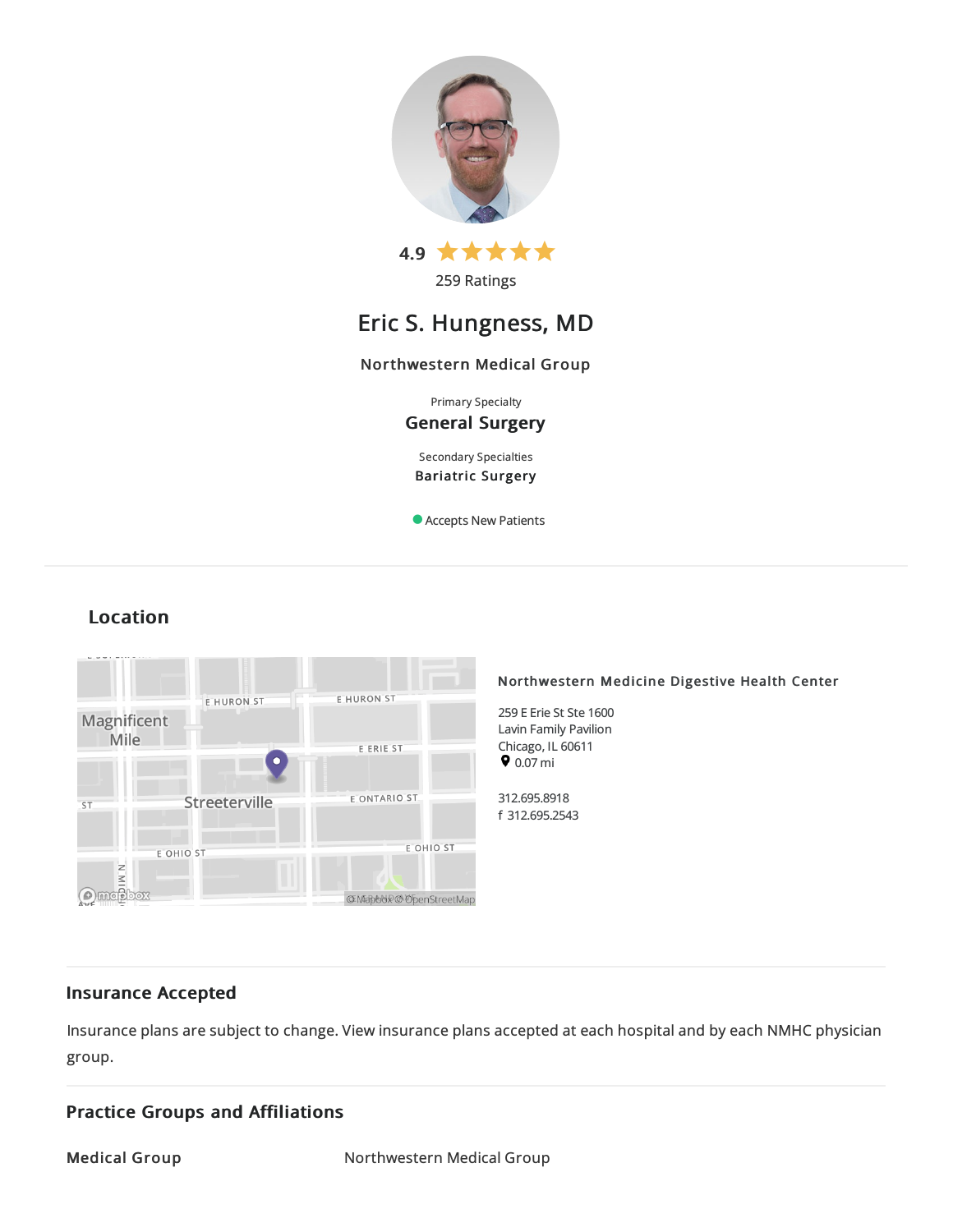| <b>Physician Category</b>  | Northwestern Medicine Physician Network                            |
|----------------------------|--------------------------------------------------------------------|
| <b>On Medical Staff At</b> | Northwestern Memorial Hospital                                     |
| <b>Education</b>           |                                                                    |
| <b>Medical Education</b>   | MD, University of Illinois at Chicago College of Medicine - 1997   |
| Residency                  | University of Cincinnati Medical Center/College of Medicine - 2004 |
| Fellowship                 | McGaw Medical Center of Northwestern University - 2005             |

## Board Certifications

American Board of Surgery - Surgery (Certified)

## Practice Focus Areas

| Achalasia                              |
|----------------------------------------|
| Gastroesophageal Reflux Disease (GERD) |
| Laparoscopic Surgery                   |
| <b>Sleeve Gastrectomy</b>              |
| Weight Loss/Management                 |

LINX Obesity Roux-En-Y Gastric Bypass Surgery

## Ratings & Reviews

At Northwestern Medicine, our patient's feedback is important to us. While different care providers have their own unique strengths, we strive to be as transparent as possible with our quality of care. Read more

## Care Provider Ratings

Overall rating



## Reviews From Patients 122 Reviews

AUGUST 312021

He listened to my concerns and answered my questions. He had good suggestions.

## AUGUST 302021

He was really nice and knowledgeable.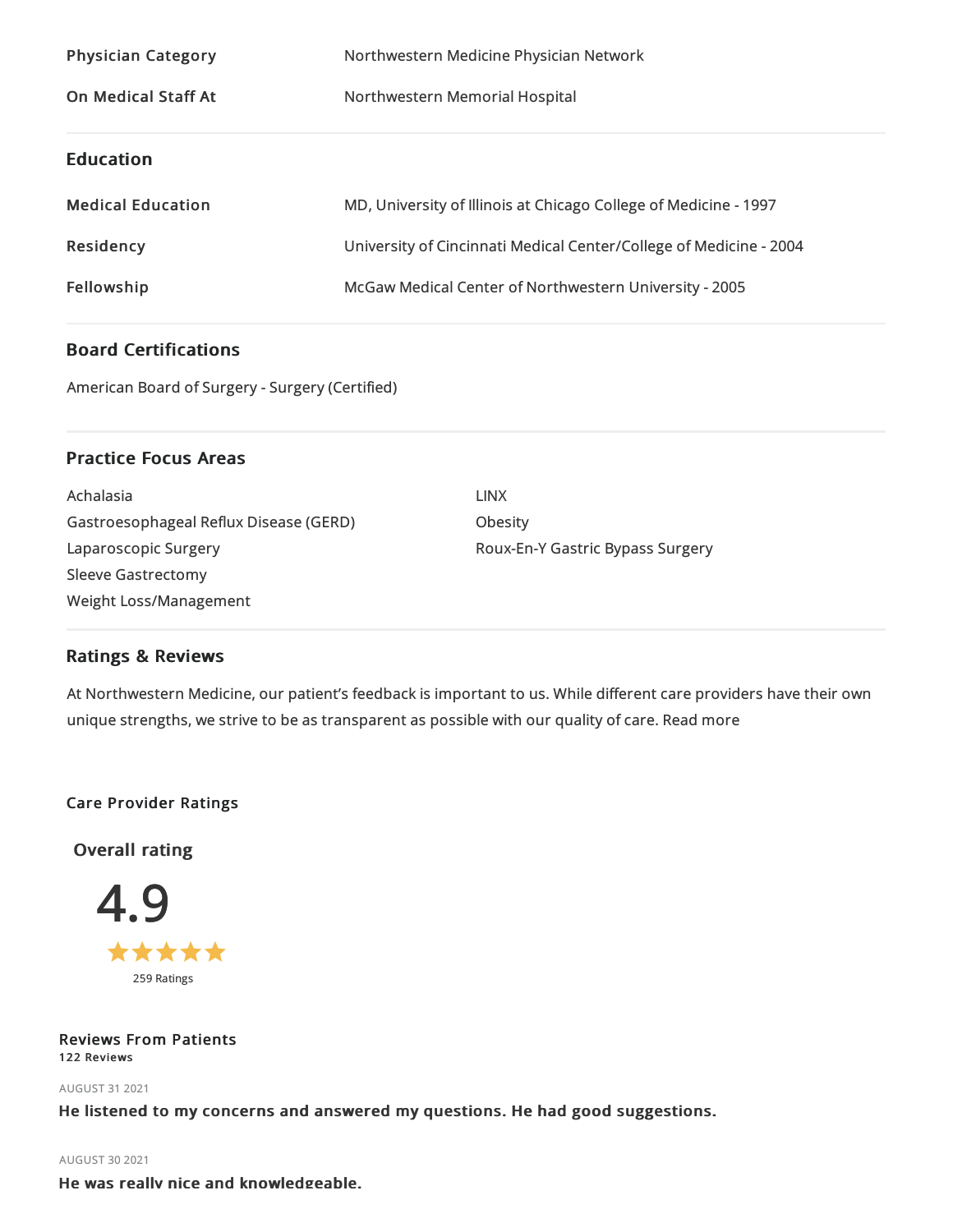He was really nice and knowledgeable.

#### AUGUST 92021

He seems very knowledgeable.

#### JULY 242021

I have total confidence in every thing Dr. Hungness does. He just changed a prescription for me and it has worked wonders.

#### JULY 202021

Patient-centered, great staff, asked questions and responded to answers or concerns.

#### JULY 202021

I was in good hands I had no complications with my RYN Answered all my questions.

#### JULY 172021

He is an excellent doctor and I have great confidence he will do an excellent job if I decide to go through with the surgery.

JULY 132021

Knowledgeable and professional

JULY 102021

There is an Outstanding team out of this office.

#### JUNE 252021

He said he himself could not help me. However, he recommended two very competent doctors to help me.

### JUNE 232021

He's very caring very understanding and tells you that his thoughts and listens to your thoughts

## JUNE 152021

Making progress ahead of schedule¦all good

#### JUNE 22021

He has been blessed with exceptional surgical skills and communicates clearly when presenting his intended procedure. He takes time to answer any questions both prior to surgery and after. I would highly recommend him to any family or friend who was in need of GI surgery.

#### JUNE 12021

Professionalism and explanation of complaint

JUNE 12021

His a good Doctor

#### JUNE 12021

Dr Hungness is very experienced in the procedure that I need.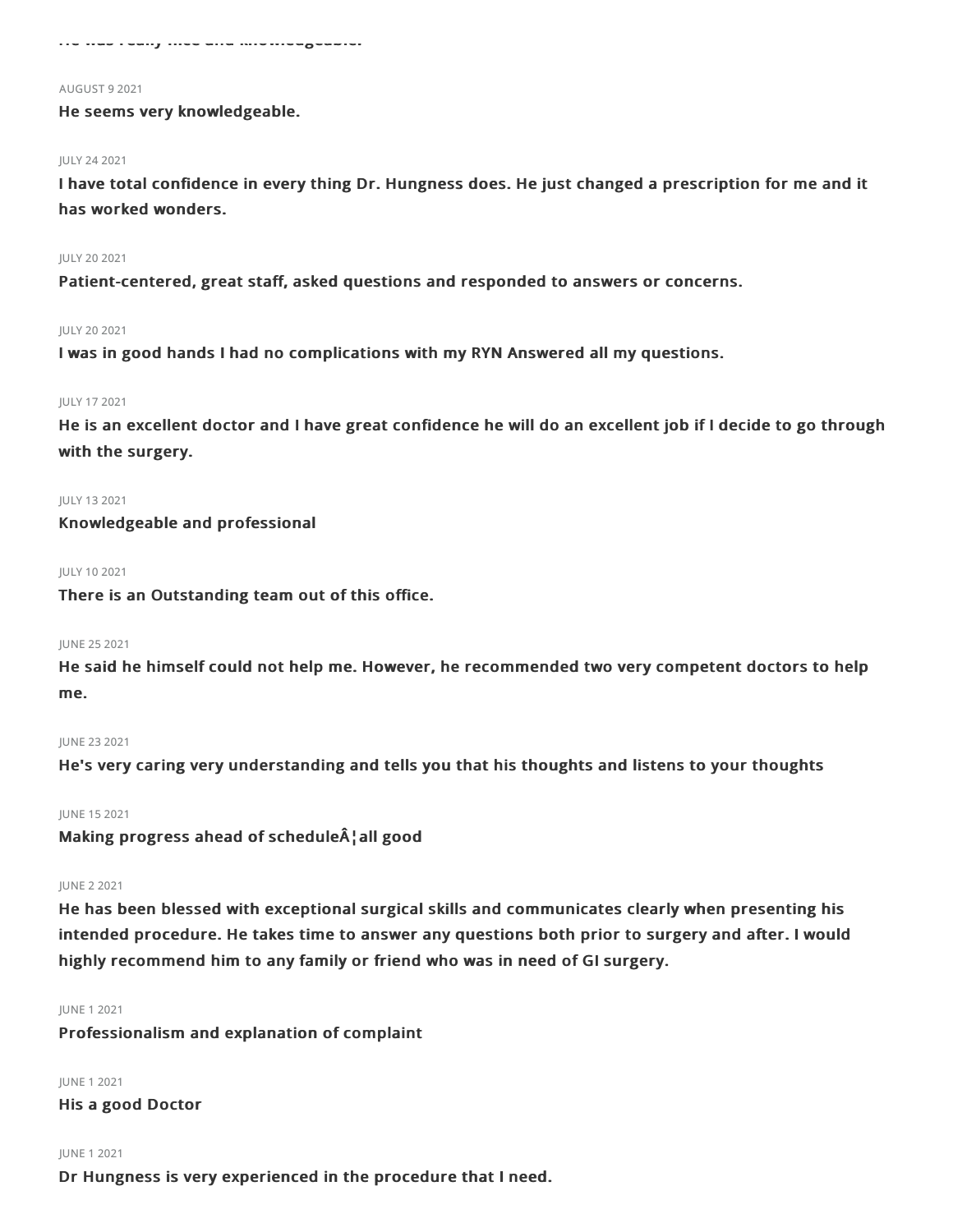#### MAY 25 2021

## Pleasant doctor. Took time to explain

### MAY 22 2021

Dr Hungness acted on the tests that need to be done to show him what exactly is going on with my hiatal hernia so that we can make the right decision in my care.

## MAY 192021

Professional and patient-centered.

MAY 18 2021

Dr. Hugness is informative, caring and takes his time with patients.

MAY 15 2021

He was great explain everything

MAY 122021

Por que una persona muy capaz y humana

MAY 122021

Excellent care

#### MAY 112021

He's great, easy to work with, super straightforward no BS

#### MAY 102021

Dr. Hungness and his team made sure I was prepared for the procedure. There was no detail that hadn't been covered in the lead up to the procedure. All possible outcomes were clearly laid out and, as importantly, Dr. Hungness has kept in touch in the wake of the gastric bypass procedure. This has been so greatly appreciated. The surgery was a success in every possible way--and then some.

#### MAY 42021

He offered to try and provide the healthcare I need. He was honest and offered to refer me to a physician that may actually help me to reach a better level of health.

#### MAY 42021

He listened to my concerns and thoroughly answered my questions

### MAY 12021

Dr. Hungness took the time to thoroughly explain everything he was going to do. Also explained recuperation time and what to expect. Felt very comfortable having him do the surgery.

## APRIL282021

He explained the procedure that I may need, answered my questions. Seemed to take a genuine interest in me.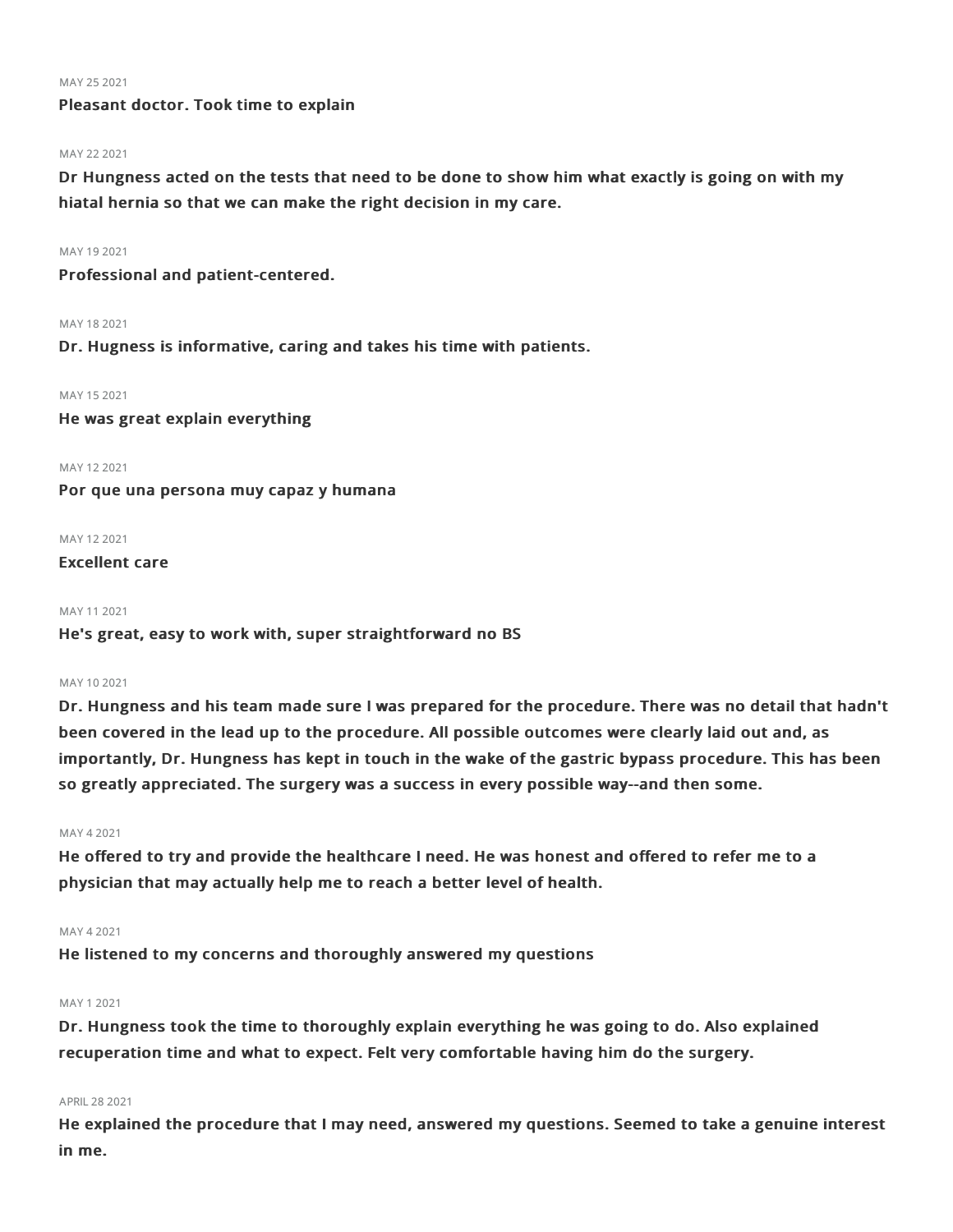#### APRIL272021

## Very thorough and patient.

#### APRIL272021

Great explanation...took plenty of time!

#### APRIL202021

Very willing to answer questions.

#### APRIL 13 2021

He is patient, educational and answered all my questions. Made me feel good about next steps.

#### APRIL 10 2021

Patient, thorough, He did not rush me and came highly recommended.

#### **APRIL 6 2021**

Dr . Hungness has operated on me once before and he was very knowledgeable, caring. Hes really the best doctor anyone could hope to have .

### MARCH 272021

Dr. Hungness has the best bed side manner and he genuinely cares for all of his patients. I felt like I was his only patient and that we were really good friends for many years. He made me feel very comfortable and at ease and I trusted him 100% with my care.

MARCH 232021

Por su conocimiento y habilidades

MARCH 232021

Hernia

MARCH 232021

Great doc. Great bedside manner.

MARCH 162021

Wonderful doctor. Takes time to explain everything.

#### MARCH 162021

He has a wonderful way of communicating the anticipated surgical procedure. He was receptive to any questions and Im confident that Ive chosen the best surgeon for the task at hand.

### MARCH 162021

Great surgeon and very positive

## MARCH 152021

I really liked Dr Hungness and his resident, I feel like he will be a great partner along this journey!

#### MARCH 132021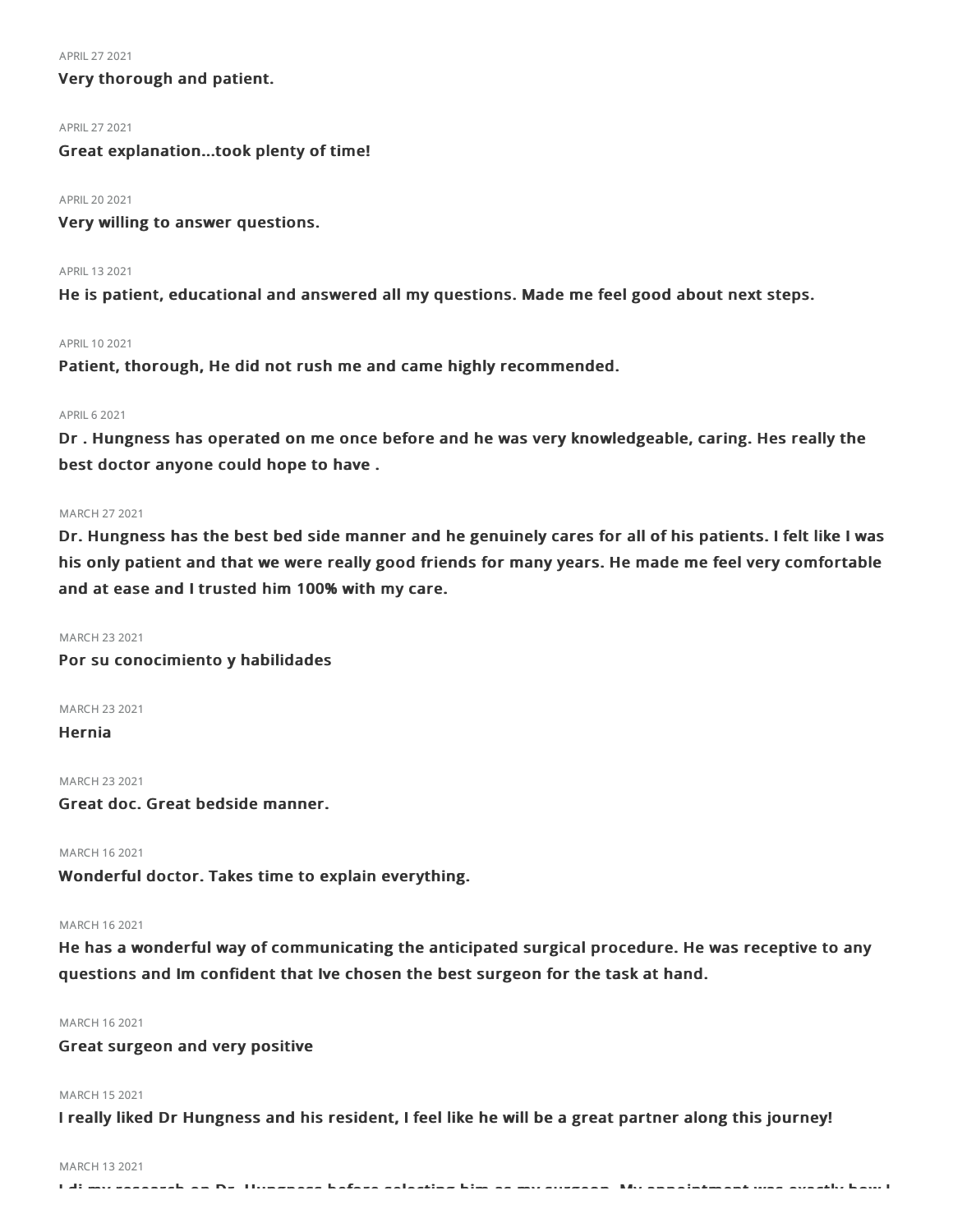I di my research on Dr. Hungness before selecting him as my surgeon. My appointment was exactly now I expected it to be. He was very easy to communicate with. He also answered all the questions I had and informed me what the next steps would be after my visit with him.

#### MARCH 132021

He displays experience and the surgery came out great

### MARCH 92021

Personal and excellent bedside manner

#### MARCH 92021

He is present and let you ask all the questions without rushing you. I can tell he cares about his patients. He is an awesome Doctor.

#### MARCH 72021

Doctor Hungness takes his time and explains EVERYTHING to me. He's on time and I appreciate that. He has a follow-up in line for me and most of all I trust him. He also has members on his staff that are excellent.

#### **FEBRUARY 24 2021**

He went out of his way to help me get all the information l asked for great bed side manner and office time with me

#### **FEBRUARY 23 2021**

Great doctor, personable, available - I appreciated all he did for me

## **FEBRUARY 22 2021**

He listens, explains clearly, very caring. Nice bedside manner. Expresses care for the patient. Has a good listening ear.

#### FEBRUARY 72021

Took all the time needed to explain my disease and how to correct the problem

FEBRUARY 12021

### He was great

## JANUARY 162021

Very calm. Takes a lot of time talking to me. Very professional and caring.

#### JANUARY 162021

The Dr. was very patient and explained everything in great detail.

## JANUARY 122021

Personable, professional, ability to relate to patient, listens and responds directly to concerns or questions.

#### JANUARY 122021

He was extremely thorough in reviewing my past surgical history and very thoughtful about how to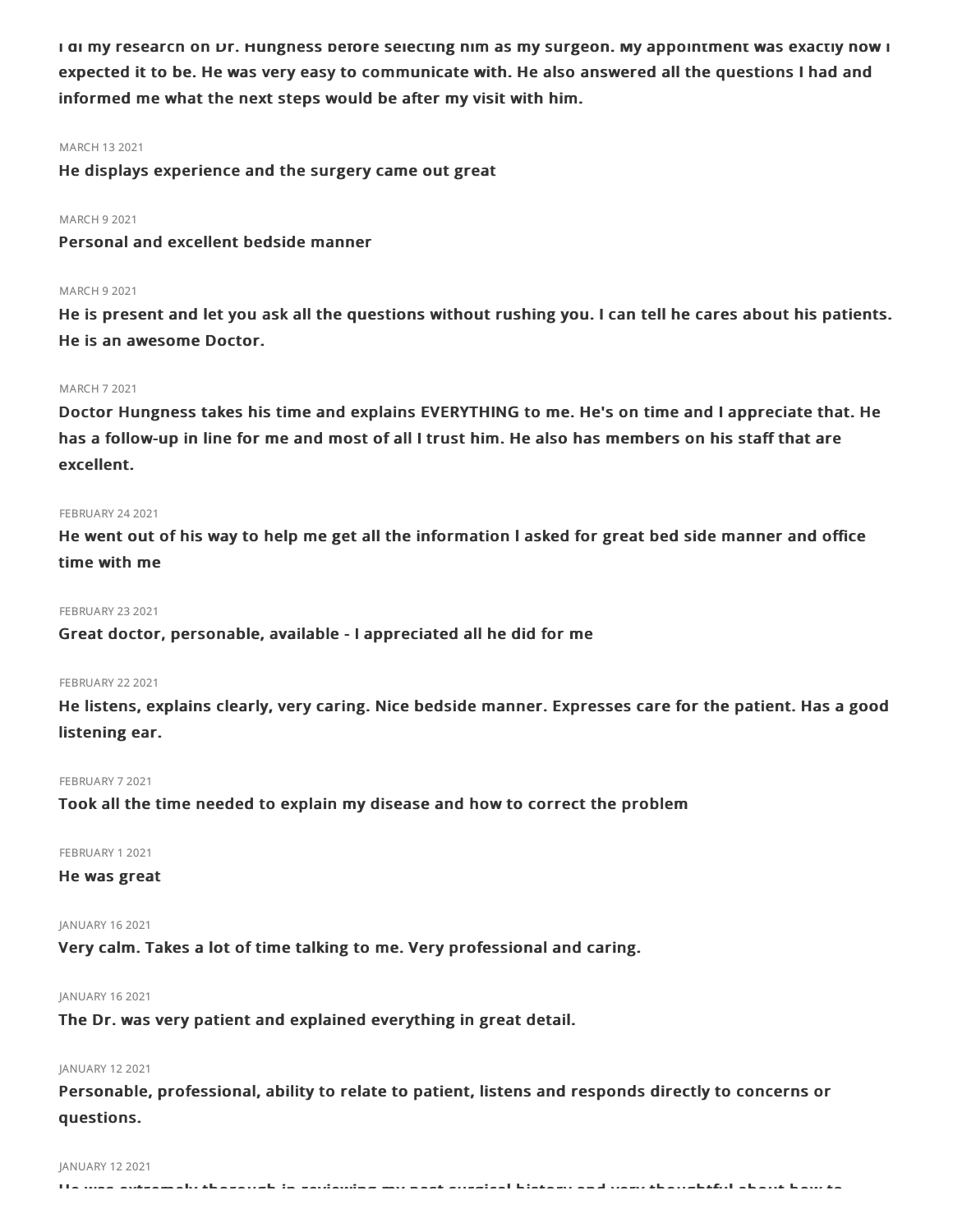He was extremely thorough in reviewing my past surgical history and very thoughtful about how to perform a complicated surgery in the least invasive manner.

## JANUARY 112021

Dr. Hungness is great and always takes time to listen to my concerns and answer all of my questions.

#### DECEMBER 302020

Dr. Hungness is kind, thoughtful and extremely knowledgeable. He gives a patient all the time needed to go over questions and to give answers to those questions in laymans terms. Also, his recommendations are always helpful and spot-on. We really like and trust him as a doctor. He doesnt try to push a patient into having any procedures. Northwestern is lucky to have him on staff!

## DECEMBER 29 2020

Answer my questions. Very nice made me feel much better about how my process is going

#### DECEMBER 152020

Told me about the surgery in detail He was very thorough

## DECEMBER 152020

The best doctor, attention to details and very helpful.

#### DECEMBER 152020

Great care

#### DECEMBER 152020

Experienced, knowledgeable, and professional in surgery skills, but also gives time and attention to talking with the patient, explaining and answering questions.

### DECEMBER 122020

Dr. Hungness took his time to discuss what was going on within last two months. Final outcome was no reason at this time for any surgery.

DECEMBER 92020

Very personable

### DECEMBER 82020

Excellent work to explain my condition and recommended course of action.

### DECEMBER 22020

It was great that he took over my surgery because of someone leaving that was scheduled to do it. I am very grateful. He is very knowledgeable but explained my surgery so I could I could understand it. Also he was very nice. I'm really happy to have Dr Eric Hungness as my Doctor. I'm not sure just anyone could do this & do it well.

#### DECEMBER 22020

Dr Hungness is amazing. Not only is he extremely knowledgeable he is also personable and takes the time to answer any questions or concerns.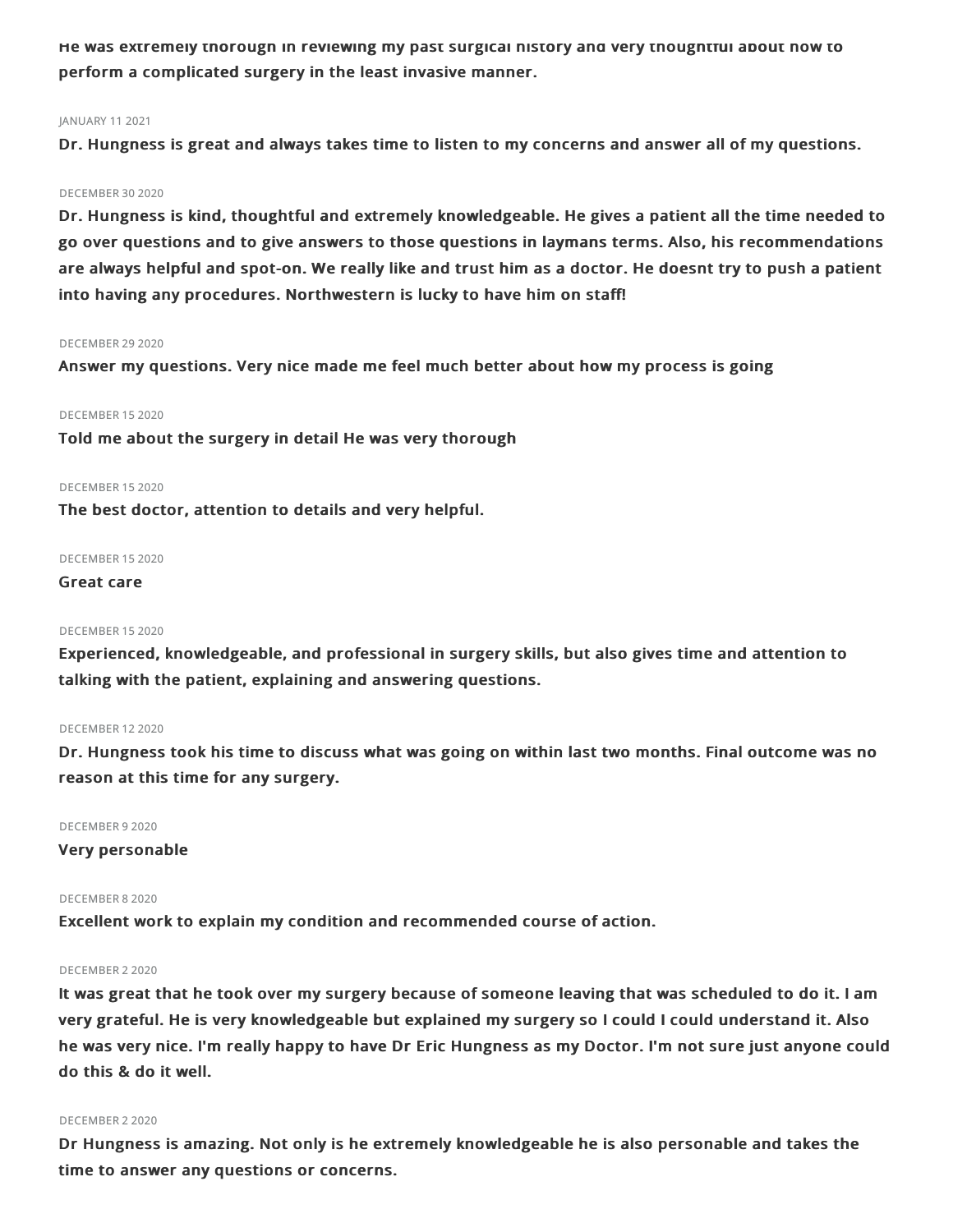#### DECEMBER 12020

An expert in his field who took the time to discuss results of tests and next steps.

#### NOVEMBER 242020

1. He fixed me when other Drs couldnt and 2. He took the time to explain things so well, listen to my concerns and help me build a treatment plan.

#### NOVEMBER 212020

Very knowledgeable and compassionate.

#### **NOVEMBER 21 2020**

Dr. Hungness is an exceptional doctor. He took all the time I needed to decide what to do regarding my medical issue.

### NOVEMBER 172020

The Å"10? means Ëœso far, so good because all we did was consult. Im presuming he will earn that Ëœ10 for real in his surgical performance. I have faith in him.

## OCTOBER 312020

## Professional

## OCTOBER 272020

Dr Hungness answered all 14 of my followup care questions during today's visit. Thank you!

## OCTOBER 272020

Excellent personal care. Dr Hungness answered all of my 14 questions today!

#### OCTOBER 20 2020

Dr Hungness is the best he has the best bedside manner he's very thorough I've sent 2 family members to him so far

## OCTOBER 20 2020

I love the entire staff I've come in contact with

### OCTOBER 132020

Knowledgeable and concerned surgeon who is ensuring I receive the appropriate treatment.

### OCTOBER 132020

Dr. Hungness fixes my problem! And he's patient, easy to talk with, carefully explained the procedure and recovery and answered my questions. I felt confident going into the surgery.

## OCTOBER 102020

It's been 2 years since my surgery and I am still receiving the same care.

#### OCTOBER 62020

He was a great surgeon. Very thorough. He made sure I was healthy enough to have the surgery and has followed up with me since. He repaired my hiatal hernia as well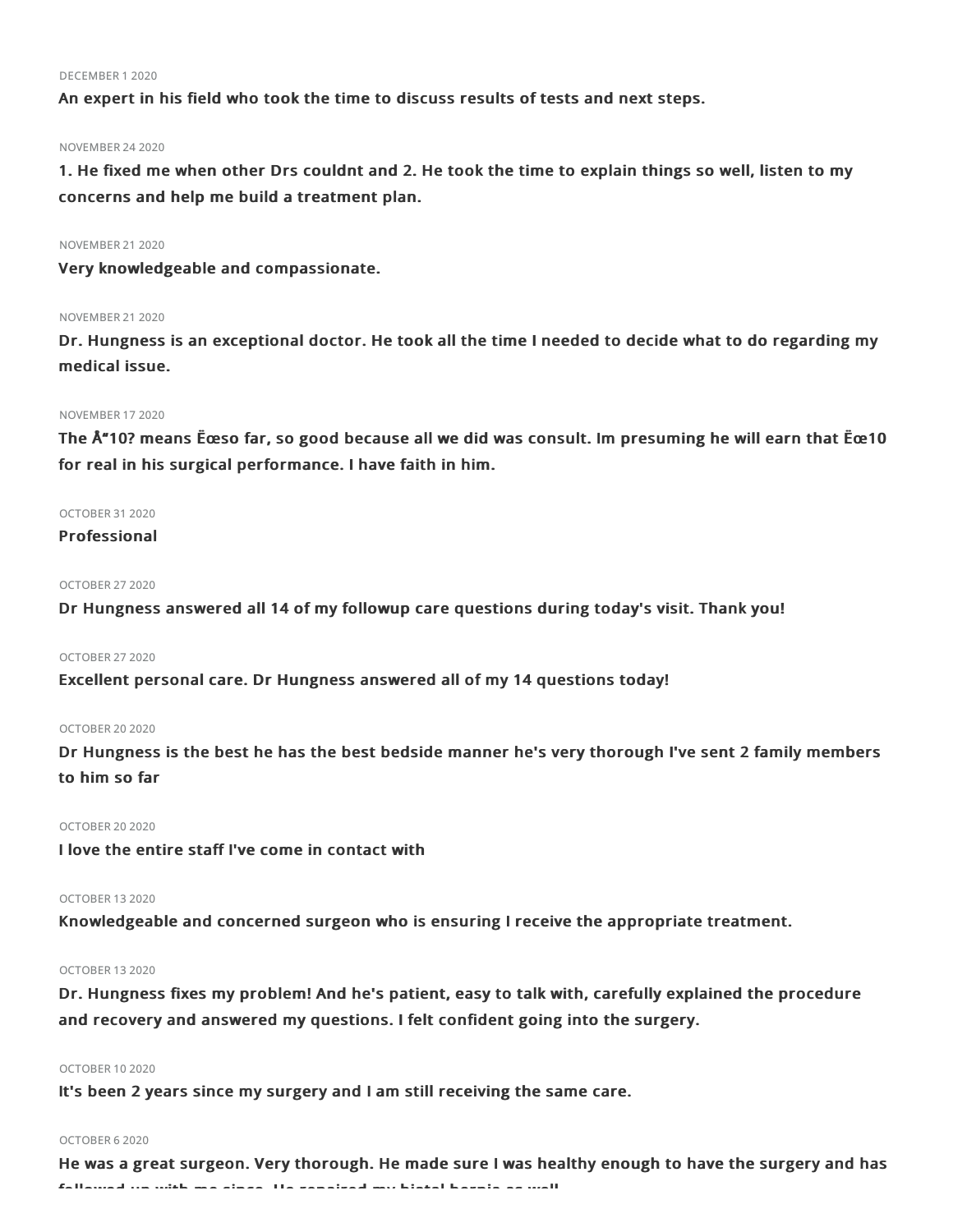followed up with me since. He repaired my hiatal hernia as well

#### OCTOBER 62020

Dr Hungness was a great surgeon and is rooting for my success after bariatric surgery in June.

SEPTEMBER 29 2020

He was very informative

SEPTEMBER 29 2020

They explain every step through the process

SEPTEMBER 27 2020 He was straight forward.

SEPTEMBER 27 2020

Very happy with my experience.

SEPTEMBER 24 2020

Great manners. I felt very comfortable and educated following my visit.

SEPTEMBER 24 2020

Clean, organized and professional

SEPTEMBER 22 2020

Excellent Dr, outstanding surgeon.

SEPTEMBER 22 2020 Outstanding everything. Could not be happier

SEPTEMBER 22 2020 Great skills. Nice personality. It's just a long way to go to see him

SEPTEMBER 22 2020

They helped to resolved my issue. It's just such a long way from my home to their location

#### SEPTEMBER 19 2020

He explained things clearly, using x-rays and illustrations. He thoroughly covered the risks and benefits of proposed surgery, and gave me information to make a decision.

### SEPTEMBER 19 2020

Because of Dr. Hungness

### SEPTEMBER 15 2020

The best Doctor ,he make you feel better right away.,compasionate, good advise ,good bed side manners.I couldn't thank him enough and his team and residents,every one very helpful. Thank you again.